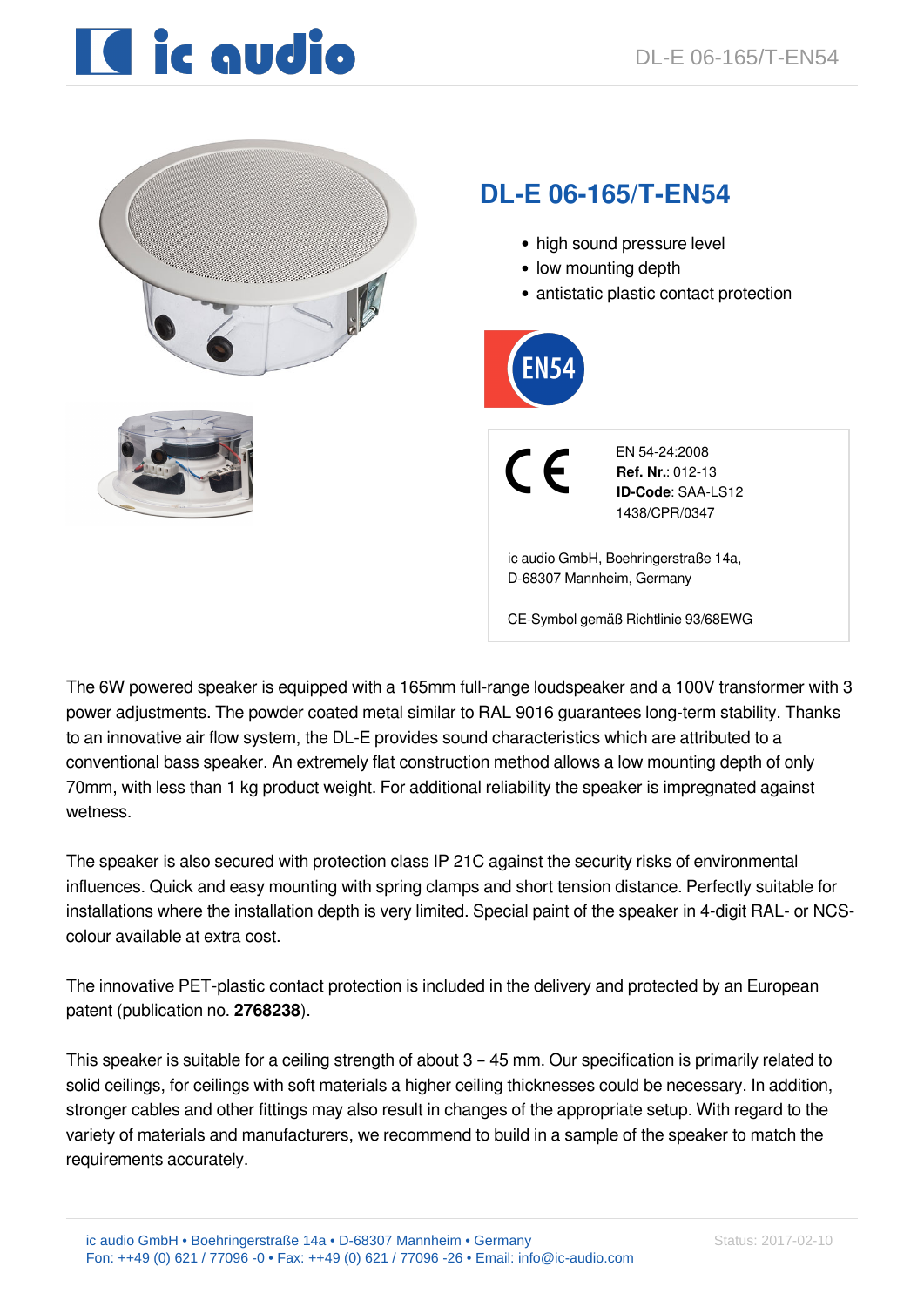

## Polar Diagrams



Parameters: Cyclic Move: 0°; Symmetry: 0..+180 sym ; Freq.Smooth: 1/3 Oct ; Ang.Resol.: 5°; Rel. to: 0° Axis 0°

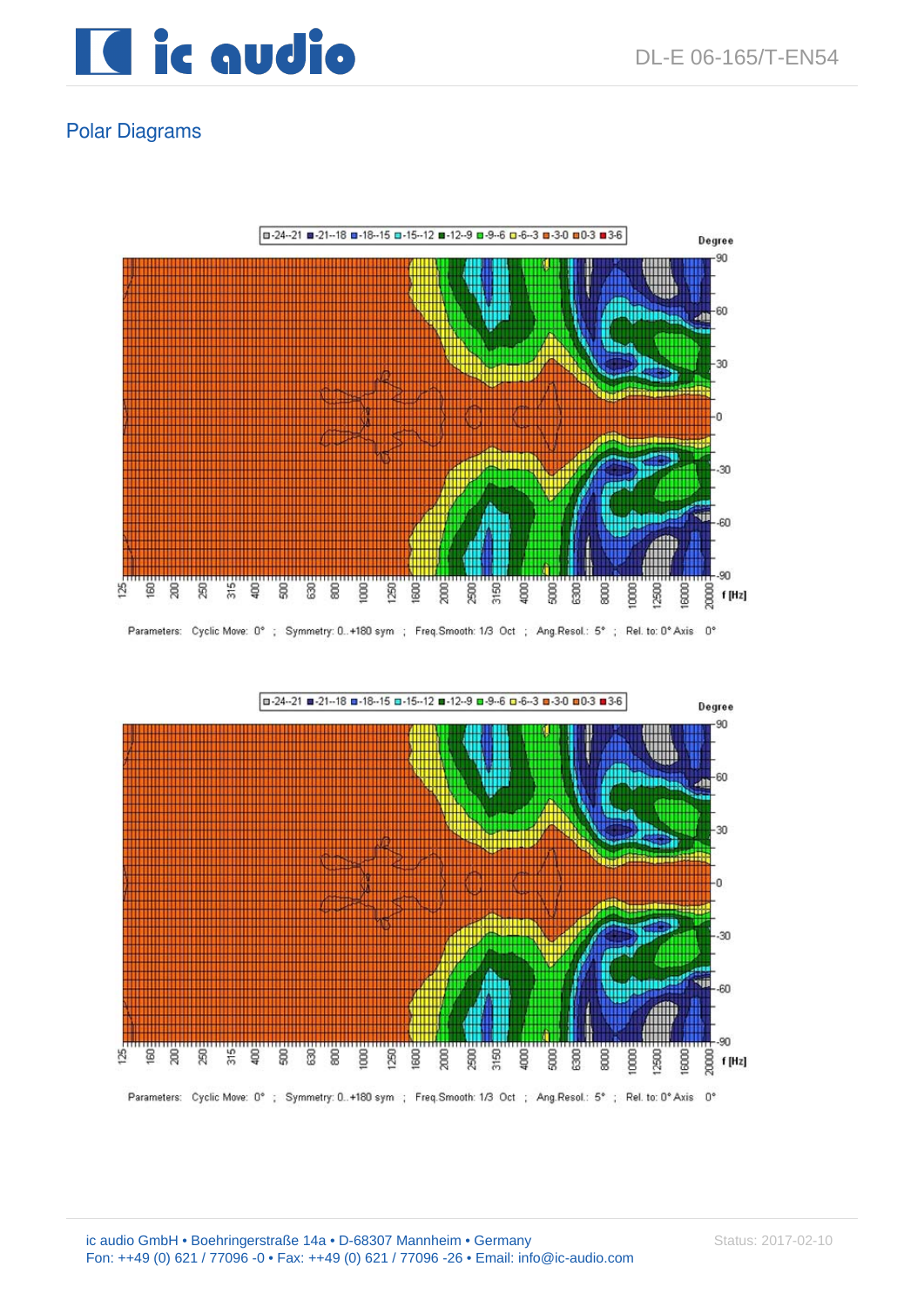

## Frequency Response Diagrams

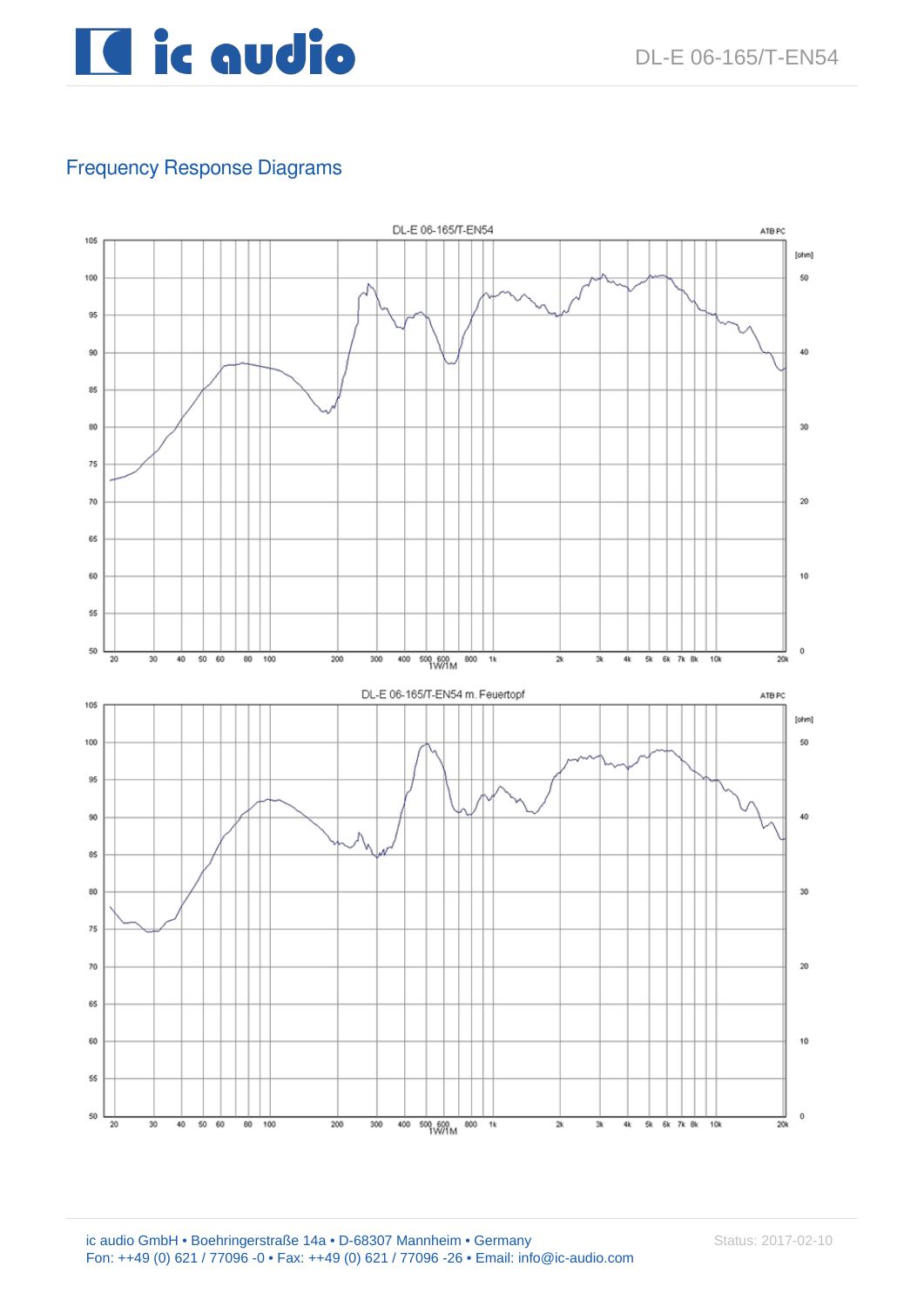## Il ic audio

## Technical Diagrams

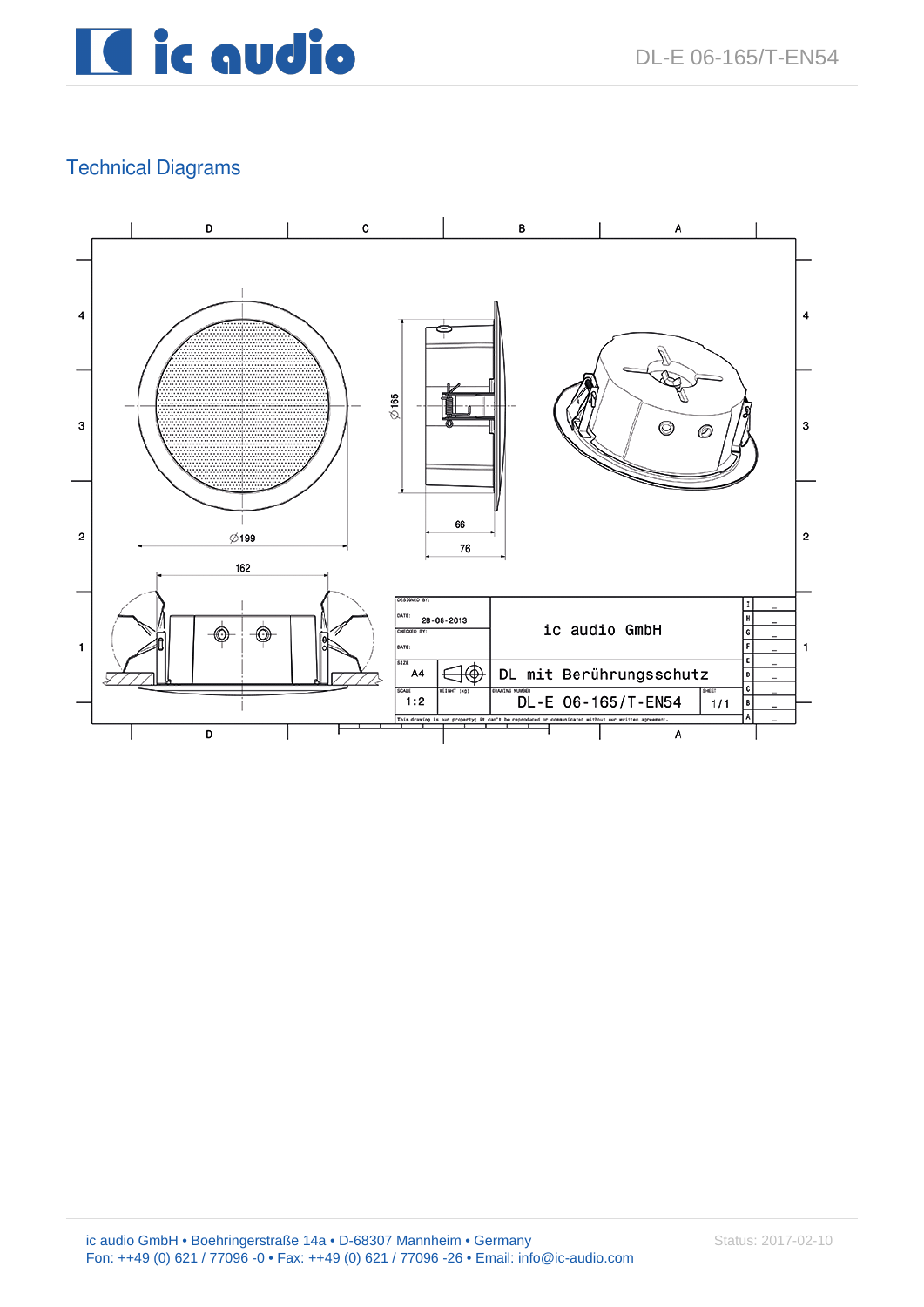

### Technical Data (Electrical)

| Description                | DL-E 06-165/T-EN54 |
|----------------------------|--------------------|
| Power                      | 6/3/1,5 W          |
| <b>Frequency Range</b>     | 300 - 19.300 Hz    |
| <b>Frequency Response</b>  | 70 - 23.500 Hz     |
| SPL 1W/1m, peak            | $100,2$ dB         |
| SPL, 1W/4m, peak           | 88,2 dB            |
| SPL Pmax/4m, peak          | 95,9 dB            |
| Sensitivity EN54-24, 1W/4m | 85,8 dB            |
| Dispersion -6dB, 500Hz     | 180°               |
| Dispersion -6dB, 1KHz      | 180°               |
| Dispersion -6dB, 2KHz      | 135°               |
| Dispersion -6dB, 4KHz      | $60^{\circ}$       |

Please note: Because of many different types of ceiling materials and ceiling strengths we recommend to build in a sample of the speaker to match the requirements accurately.

#### Technical Data (Mechanical)

| <b>Dimensions</b>           | 195x76 mm             |
|-----------------------------|-----------------------|
| IP Rating                   | <b>IP21</b>           |
| Weight (net)                | $0,60$ kg             |
| Ceiling Cut-out             | 166 mm                |
| Temperature range           | $-10/+55 °C$          |
| Mounting                    | spring clamp          |
| Connector                   | 4-pin screw terminal  |
| Maximum cable cross section | $4,9$ mm <sup>2</sup> |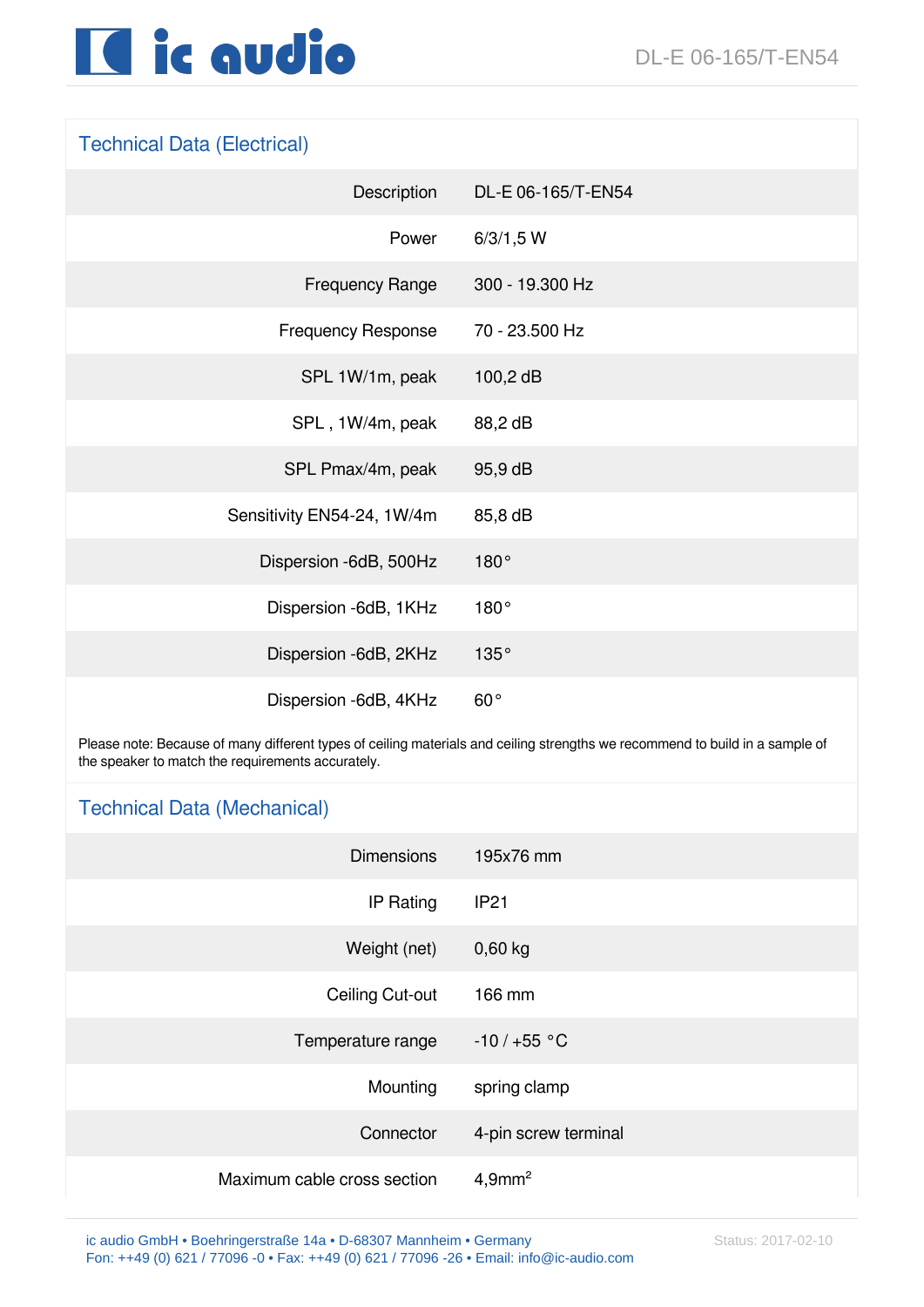

| Max. cable cross section loop $2x1,2mm^2$ |                 |
|-------------------------------------------|-----------------|
|                                           | Colour RAL 9016 |